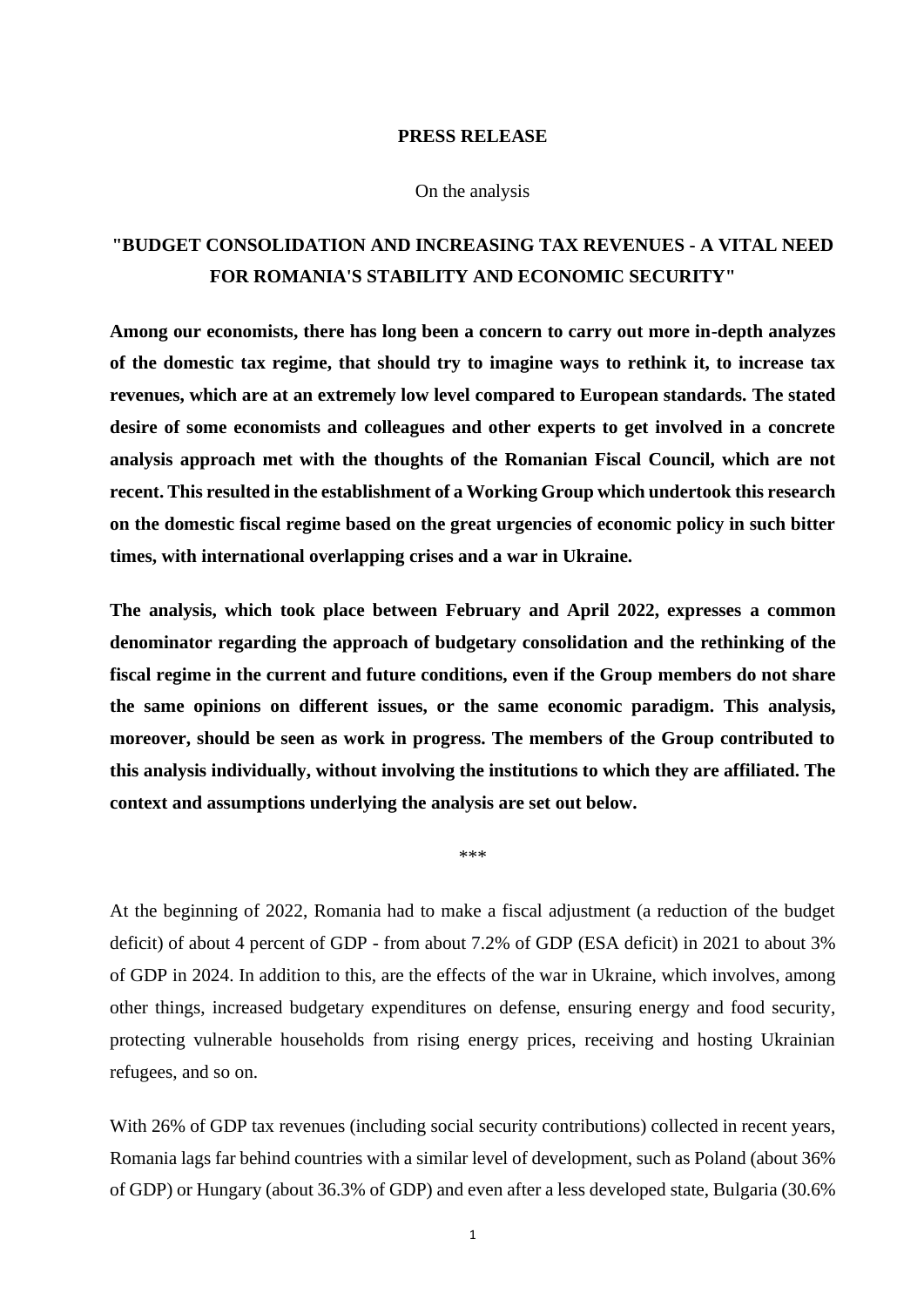of GDP). The causes of this situation are well known: a low collection degree of taxes; a multitude of exemptions that diminish the tax base; certain tax rates are very low compared to those in Central and Eastern Europe.

The macroeconomic / budgetary correction that Romania needs is also visible in terms of twin deficits - the existence of growing external (current account) deficits in recent years. The budgetary correction is also necessary because monetary policy alone cannot maintain the stability of the leu, especially since external deficits have predominantly fiscal causes and of the nature (lack) of structural reforms.

In this context, the budgetary adjustment can only be gradual, but it must take place, be translated into credible measures, have a strong political backing and support for broad economic and social circles - including the business environment. It is absolutely necessary that decision-makers in the political and administrative environment no longer promote tax cuts, as well as the increase in permanent expenditures on the back of temporary revenues.

Tax reform should start by correcting the many privileges and inequities in taxation so that taxation to be fair, uniform and proportionate, regardless of the nature of the business and the way it is organized. The undesirable alternative would be *ad-hoc* increases in taxes and fees, drastic reductions in necessary spending, imposed by the constraints of financing twin deficits. This alternative would be strongly pro-cyclical, with adverse effects on economic recovery and growth.

The authors of this analysis do not dispute the need for sectoral policies and specific state interventions in the economy. Moreover, the international context makes such policies inevitable in areas such as the energy industry, the agro-industrial sector, the defense sector, in addition to the challenges posed by climate change, pandemic, managing the problem of Ukrainian refugees etc. In addition, in the medium and long term, the development of high value-added industries must be taken into account.

State interventions in the economy should follow a number of principles, which have been ignored in recent years:

- public spending must be set on a very strict basis, so as to avoid wasting public money;

- the single tax rate is based on the principle of proportional taxation of labor (in fact, by many derogations from this type of taxation, some taxpayers end up being taxed regressively,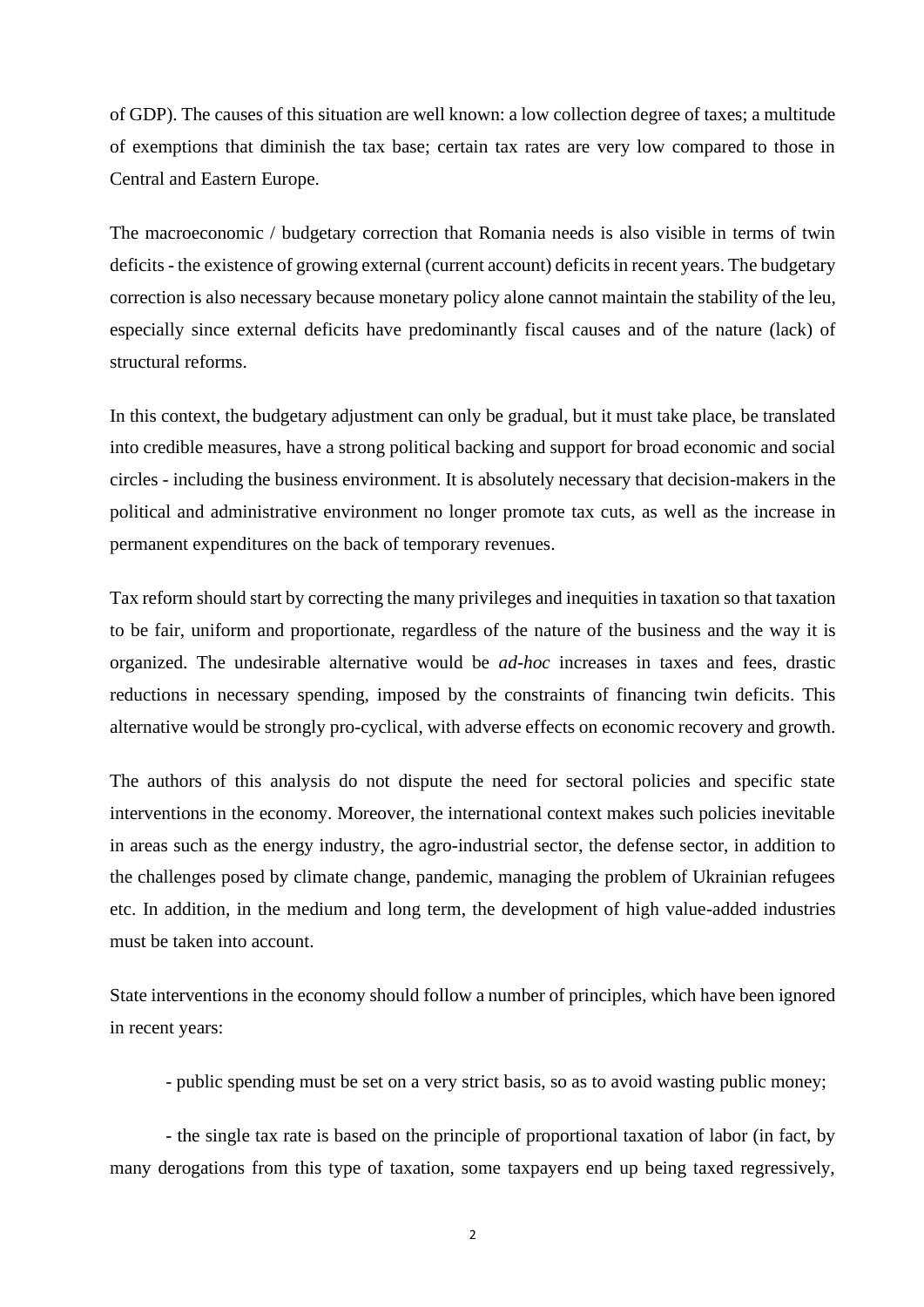while other taxpayers are taxed proportionally, which erodes the spirit of fairness and solidarity in society);

- companies should not benefit from tax privileges, some even multiple; sector aid policies should aim to increase their investment and productive capacity and not just to maintain a certain level of purchasing power or consumption;

- permanent expenditure cannot be financed with temporary revenues, even if they are from the European Commission.

The rethinking of the tax system must take into account key issues regarding transparency, fairness, the correct distribution of the burden of adjustments to various adverse shocks, solidarity, encouraging labor market participation, encouraging compliance with payment and fulfillment of obligations, discouraging tax evasion and tax arbitrage and so on.

The urgent action front concerns a significant reduction in tax evasion and the elimination of exceptions, thus a major improvement in the collection of taxes and fees in the coming years. Such an action takes into account the current context, marked by the slowdown in economic growth, the energy crisis, the war in Ukraine etc., a context that does not allow the increase of tax rates for taxpayers who do not benefit from exemptions. Depending on the circumstances, additional measures to balance the public budget may be considered, respectively an increase in taxes, such as environmental or property taxes, which are lower than European standards.

The alternative to not significantly increase tax revenues to reduce the budget deficit is to drastically reduce spending (by a few percent of GDP), which is an equation that the members of the Group consider impossible to solve. This does not mean that public spending efficiency is not necessary and possible.

**Budgetary consolidation through increased tax revenues is a matter of national economic security and national solidarity**, especially if we consider the enormous challenges for the economy, society - energy transition, effects of climate change, demography (especially emigration - exodus of human capital), the need to increase defense spending (equivalent to the erosion of the "peace dividend" obtained after the fall of the Berlin Wall), to increase investment in health and education.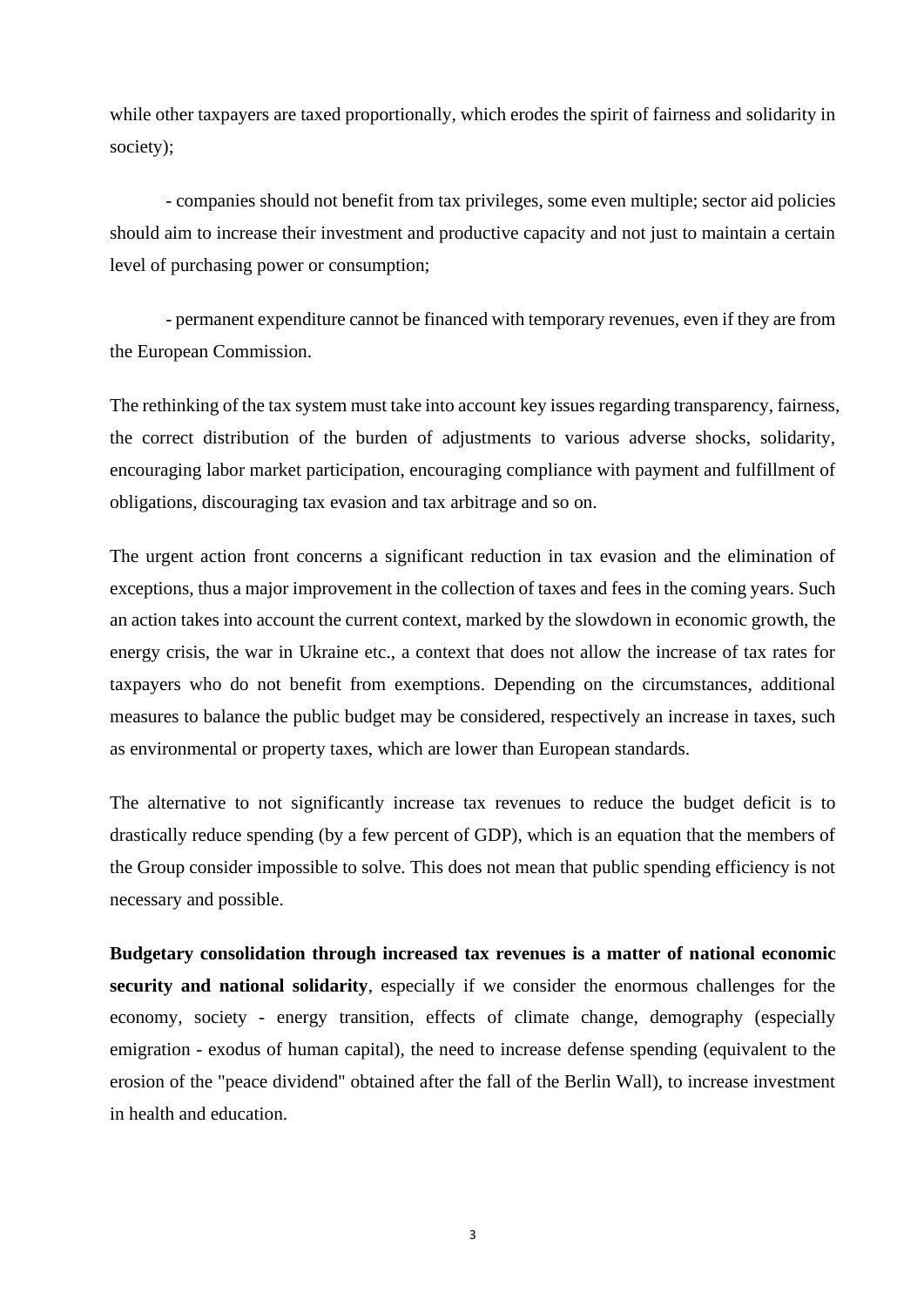**If the recommendations from this study would be implemented, then fiscal revenues (including social security contributions) could increase by about 3.7 to 4.7 percent of GDP over the time taken to correct the budget imbalance. Of this increase, about half would come from the elimination of exemptions and discriminatory treatment (especially corporate income tax, personal income tax and social security contributions), about a third - from improved collection (especially VAT), including through the digitization of NAFA, and about a sixth - from rising tax rates (especially on environmental and property taxes). Such an increase would allow the budgetary correction necessary to get out of the Excessive Deficit Procedure and, especially, the improvement of Romania's financial soundness, the sustainability of the public debt.** Looking ahead, Romania's tax revenues should be close to those of the Czech Republic, Poland, Hungary, as a share of GDP, in order to meet the challenges posed by multiple adverse shocks (climate change, energy transition, the new Cold War in Europe).

The analysis highlights, among other things:

- the comparative situation of the local tax regime in relation to what exists in the EU; tax and collection rates, with estimates of possible additional tax revenues;

- state of tax revenue collection; tax bases, exceptions that erode possible revenues and what can be done about it;

- the situation of property and environmental taxes, as well as the causes of the loss of tax revenues in these fields;

-digitalization as a means to help the NAFA reform, to improve the collection of tax revenues, which, however, needs the political will to confront interest groups that want to maintain the current system.

The last section is dedicated to the conclusions and recommendations for rethinking the tax regime. A key message of the analysis is that tax revenues in Romania must be close to the average in Central and Eastern Europe, for the public budget to meet current and future very high needs. This message is also supported by the conclusions and recommendations of some international institutions and the European Commission.

4